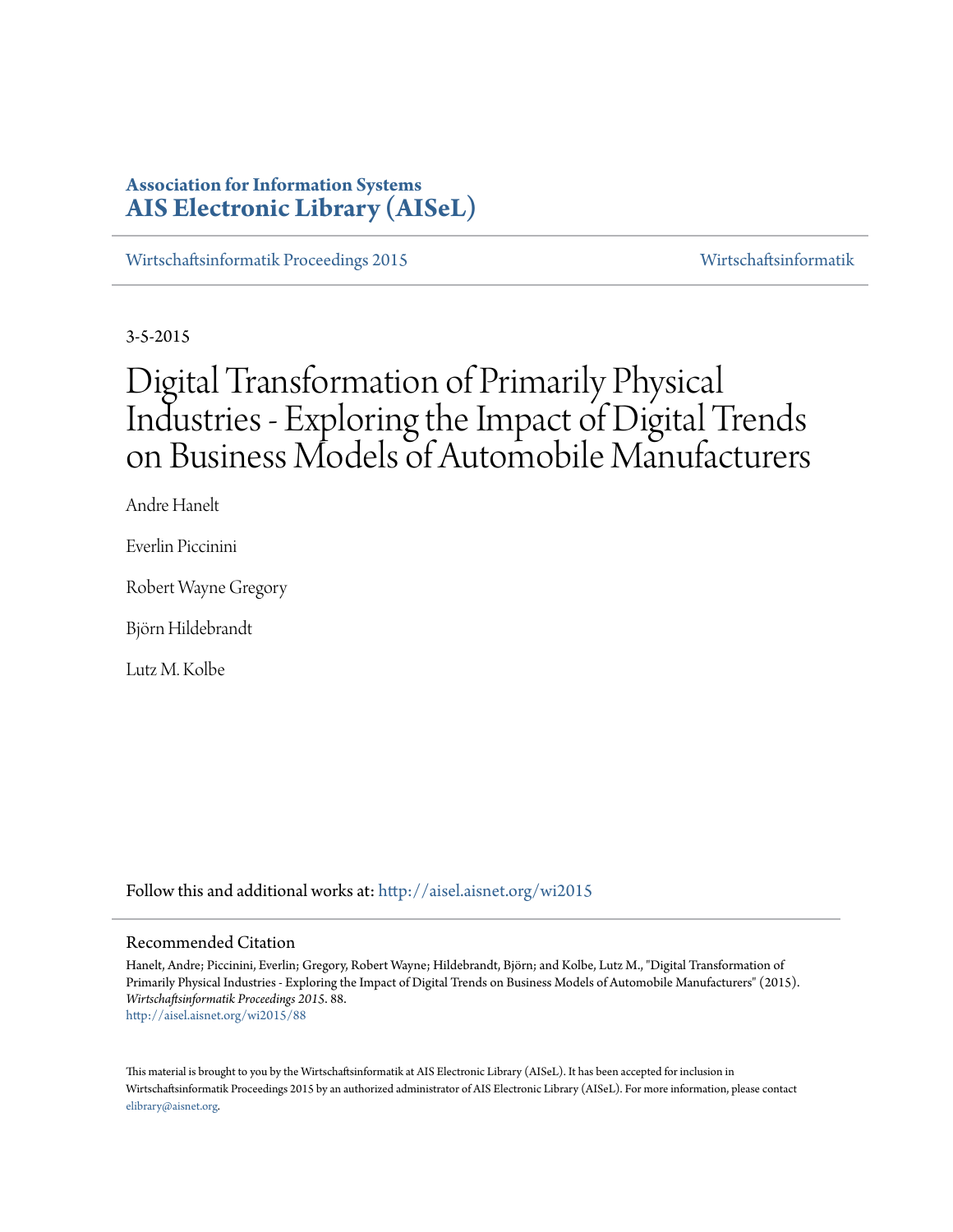# **Digital Transformation of Primarily Physical Industries – Exploring the Impact of Digital Trends on Business Models of Automobile Manufacturers**

Andre Hanelt<sup>1</sup>, Everlin Piccinini<sup>1</sup>, Robert W. Gregory<sup>2</sup>, Björn Hildebrandt<sup>1</sup>, Lutz M. Kolbe

 $1$  Georg-August-University Göttingen, Information Management, Göttingen, Germany {andre.hanelt,everlin.piccinini, bjoern.hildebrandt, lutz.kolbe}@wiwi.uni-goettingen.de <sup>2</sup> IESE Business School, Information Systems, Barcelona, Spain rwgregory@iese.edu

**Abstract.** The phenomenon of digital transformation received some attention in previous literature concerning industries such as media, entertainment and publishing. However, there is a lack of understanding about digital transformation of primarily physical industries, whose products cannot be completely digitized, e.g., automotive industry. We conducted a rigorous content analysis of substantial secondary data from industry magazines aiming to generate insights to this phenomenon in the automotive industry. We examined the impact of major digital trends on dominant business models. Our findings indicate that trends related to social media, mobile, big data and cloud computing are driving automobile manufactures to extend, revise, terminate, and create business models. By doing so, they contribute to the constitution of a digital layer upon the physical mobility infrastructure. Despite its strong foundation in the physical world, the industry is undergoing important structural changes due to the ongoing digitalization of consumer lives and business.

**Keywords:** Business Model, Digital Transformation, Innovation, Automotive.

## **1 Introduction**

Research on digital technologies has predominantly focused on either describing the transformation of industries, whose products could be completely digitized, e.g., music, movies, photos, newspapers [1-4], or on specific effects in various industries, e.g., the resulting adaptations in the customer-supplier-relationship [3]. Nevertheless, as Yoo et al. [5] point out: "Digital technology's transformative impact on industrial-age products has remained surprisingly unnoticed in the IS literature".

What is missing to date is an understanding of how digital transformation manifests itself in industries in which the core products are primarily physical, and to which extent this transformation impacts dominant business models of incumbent industry players. The key difference between industries that can completely digitize

<sup>12</sup>th International Conference on Wirtschaftsinformatik, March 4-6 2015, Osnabrück, Germany

Hanelt, A.; Piccinini, E.; Gregory, R. W.; Hildebrandt, B.; Kolbe, L. M. (2015): Digital Transformation of Primarily Physical Industries - Exploring the Impact of Digital Trends on Business Models of Automobile Manufacturers, in: Thomas. O.; Teuteberg, F. (Hrsg.): Proceedings der 12. Internationalen Tagung Wirtschaftsinformatik (WI 2015), Osnabrück, S. 1313-1327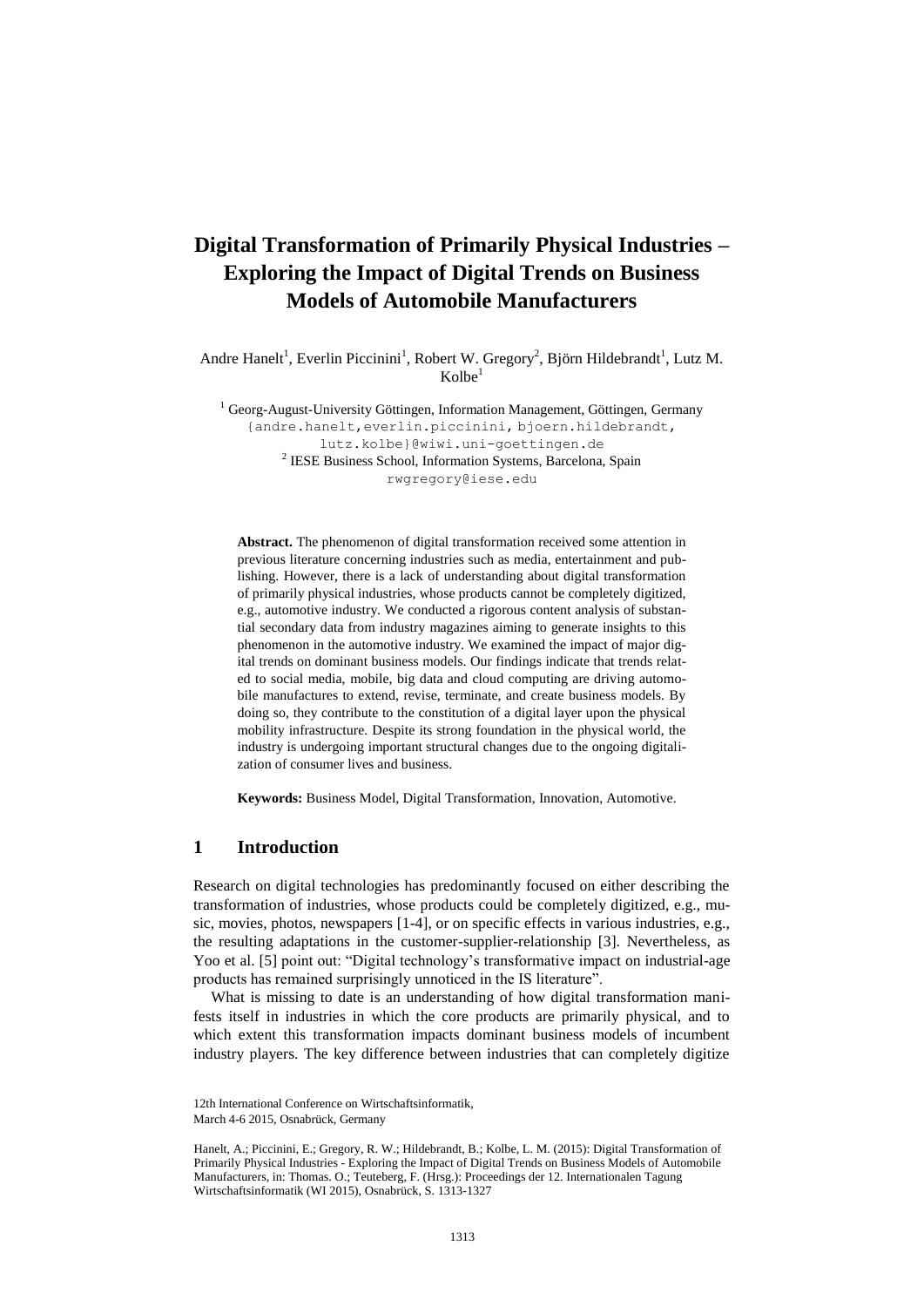their products and those that need to rely on physical elements as a core element, is the inevitable need to deal with the tensions that result from interweaving physical and digital layers into business models that originate from a pure physical world [3], [6-7]. The automotive industry is an instance of this latter type of industries. In the last years, the amount of digitalization in and around the motor vehicle has increased, creating substantial dynamics in markets and changes in business models, as automobile manufacturers strive to find a balance between the digital trends and their established competences and assets that relate to the physical world [8]. New technologies are enabling this industry to become part of the consumer electronics world, where invehicle information technology (IT) and consumer IT will be essential elements [6].

The topic of business model change has gained a lot of attention in recent years, especially within the information systems (IS) community [9-10]. However, there is still a very limited understanding about how external factors, also known as adaptation factors (e.g., new technologies) force companies to change their business models [9]. For example, in the context of the automotive industry, as mobile digital technologies enter into the traditional context of physical mobility on the ground, they bring along challenges related to consumer demands, such as the need for information, environmentally responsible mobility solutions and safety [11], [12]. This challenges automotive industry players to rethink and change their business models in order to find the right mix between components focused on the physical world of mobility, and transport and components focused on the digital world of mobile technologyrelated mobility. Industry players may need to integrate new offerings, since digital solutions may be needed within and outside the vehicle [6].

This paper focuses on examining the digital transformation of the automotive industry and aims at providing insights on the following research question: *What is the impact of key digital trends on dominant business models of automobile manufacturers?* We therefore employed a substantial secondary data collection from industry magazines, which led to a data set of over 1,100 articles about digital technologyrelated initiatives in the automotive industry. By employing rigorous selection criteria in the analysis phase, this material was reduced to a set of 180 relevant articles that were coded according to guidelines provided by Krippendorff [13]. With our research, we mark an important first step toward opening the black box of what digital transformation means for primarily physical industries and through which mechanisms established business models are changed as a result of digital trends.

## **2 Theoretical Background**

#### **2.1 Digital Technologies and Digital Transformation**

IT can be defined as including "all modes of information collection, processing, storage, and dissemination" [14] and has been influencing business operations ever since. Through its increased diffusion in many aspects of our lives [15], new kinds of applications become possible by combining and integrating multiple technologies that are accessible anytime and anywhere [16]. These digital technologies are therefore defined as "combinations of information, computing, communication, and connectivity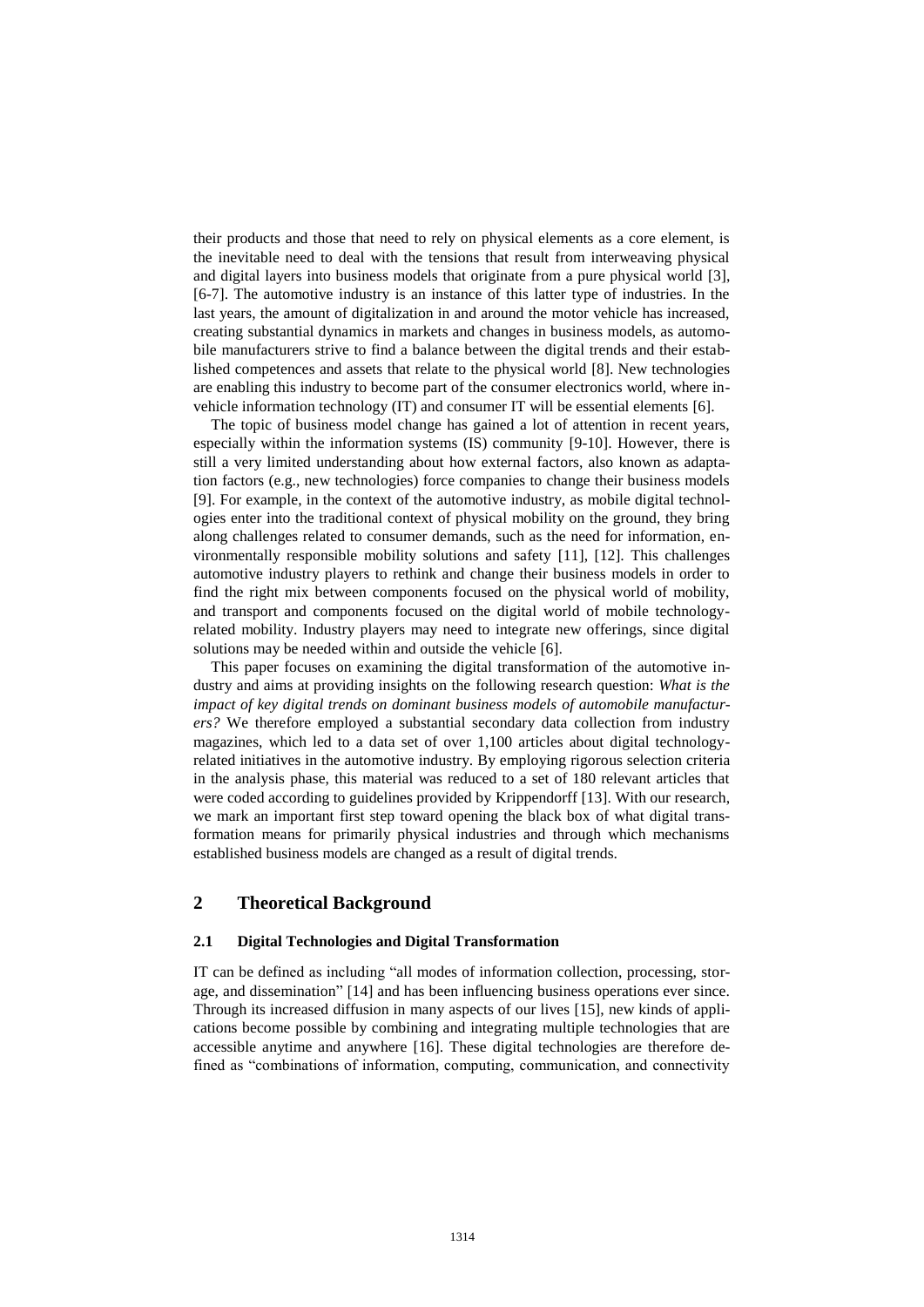technologies" [17]. Among the biggest emergent digital technology trends that are driving dramatic changes in the infrastructure of many organization spanning different industries and sectors are cloud computing (e.g., remote access to centrally provided information), social media (e.g. online interactions in social networks), mobile technology (e.g. smartphones and tablet PCs) and big data (e.g., use of huge amounts of data for predictive analytics) [3], [17-19]. Digital technologies have enabled rapid pace of product and service innovations, shorter product life cycles, and crossboundary industry disruptions, which requires new forms of business strategies [18]. For example, in the financial industry, internet and mobile technologies have fundamentally altered the traditional way of investing in stocks. The user experience moved from making phone calls to a full service broker to placing electronic orders. This enabled new organizations such as electronic stock exchanges and e-Trade to emerge and forced major stock exchanges into mergers that totally change the traditional structure of the industry [3]. Similarly, the media, publishing and telecommunication industries were also affected by the transformative power of digital technologies (ibid). Increasingly, even in industries in which products are primarily physical (e.g., automotive), business models are being reshaped by the implementation of digital initiatives and solutions [6].

Applied management literature describes the phenomenon of digital transformation as the employment of new digital technologies to foster major business improvements in organizations [19]. This phenomenon is, to the best of our knowledge, still underexplored in IS and in management research and an elaborate definition of digital transformation has not been provided. Nevertheless, we identified discussions around the transformational impacts of new digital technologies not only relevant for organizations but also for society at large [3], [20-21]. Scholars have argued that digital technologies are shaping the way people live, communicate, consume and work, breaking barriers of time and space [21]. Yoo [15] states that the way people perceive technology has also changed because it is embedded in everyday activities such as running, driving and communicating. In relation to mobility, consumers' digital lifestyle impacts their expectations for new functionalities and features in the car that can provide them with more information, mobility services (e.g., carsharing), and safety [12], [22].

#### **2.2 Business Model Change**

A business model can be described as "a template of how a firm conducts business, how it delivers value to stakeholders (e.g., the focal firms, customers, partners, etc.), and how it links factor and product markets" [23]. There has been a lot of work on the foundations of the concept, including definitions, its relation to other concepts in the management literature (e.g., business strategy [23]), and the description of interlocking components [24]. Osterwalder et al. [25] describe the business model as consisting of four business model pillars (comprising nine building blocks) that specify, how a product/service creates value (value proposition/product - BM1), which customer segment is targeted as well as the way it is reached and linked to the company (customer interface - BM2), which internal and external competences, resources and part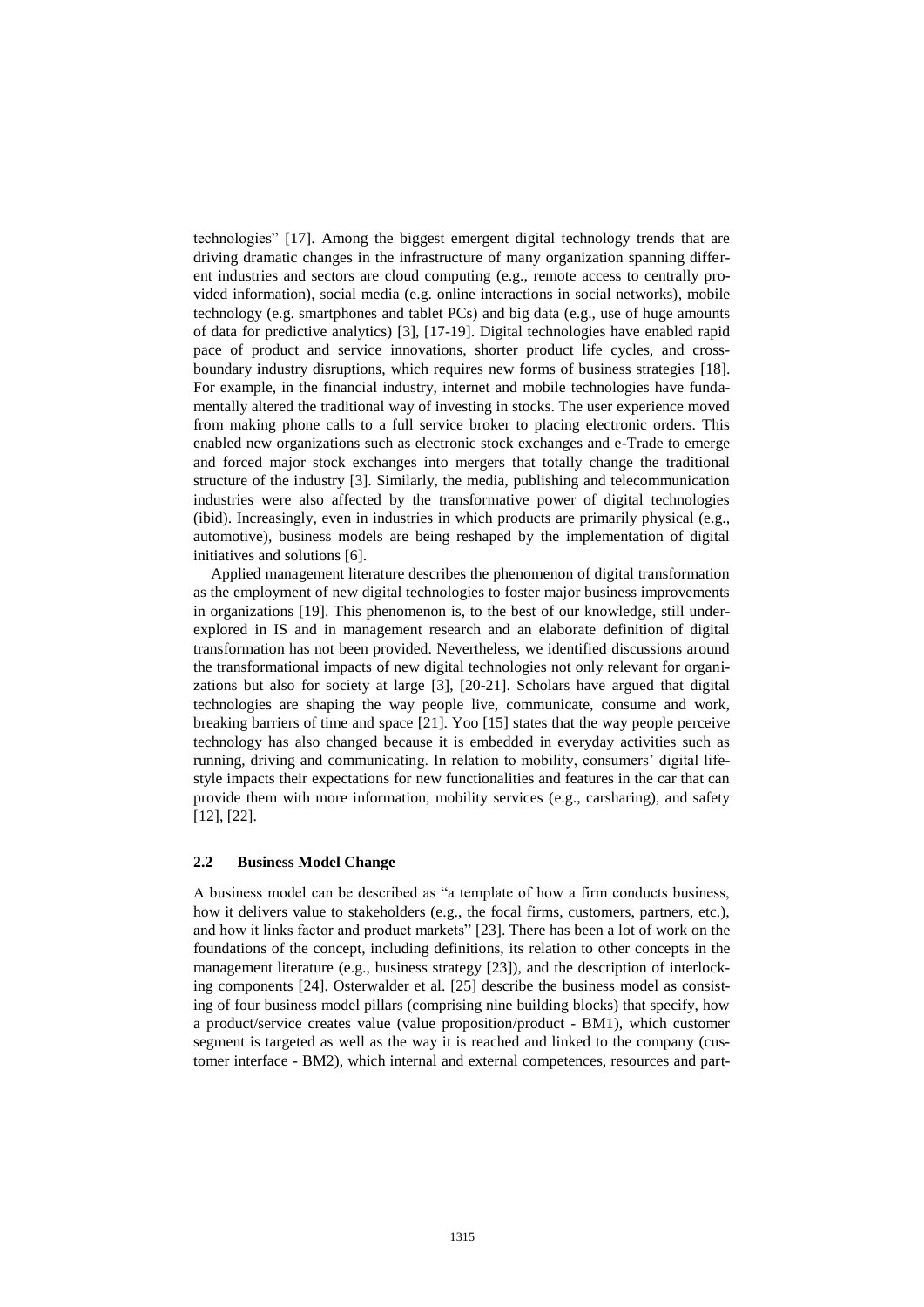ners a company needs (infrastructure management - BM3), and how products/services produce costs and generate revenues (finance - BM4) [25].

With reference to the impact of innovations such as digital technologies, the topic of business model change is of major importance. Concerning the degree of business model change, Cavalcante et al. [26] offer the following view. A business model creation refers to the initial business model design based on a business idea. Business model extension is described as adding further activities to an existing business model without fundamentally altering the existing core logic. Business model revision refers to a profound redesign of the existing business model and thus can be related to radical or disruptive change. Finally, business model termination is described as the elimination of business activities [26]. According to Burkhart al. [9], the effect of external forces (e.g., new technologies) forcing incumbents to adapt their business models is not well understood yet. This also applies to the digital transformation of business models.

According to Veit et al., a "business model is digital if changes in digital technologies trigger fundamental changes in the way business is carried out and revenues are generated" [10]. El Sawy and F. Pereira describe that the emergence of digital technologies enables interconnected digital eco-systems that comprise new actors, structures and rules, eventually resulting in digital business models that entail such attributes as "time compression, turbulence, and new architectures" [27]. This phenomenon affects more and more industries and is not yet captured by most existing business model conceptualizations [27]. Research on the impact of digital technologies on established business models mostly observes transformations in industries that are more or less related to the digital world such as software, internet, and media industries [3-4], [28]. Thus, the insights on the transformation of business models by digital technologies in traditional industries are difficult to transfer [5]. This especially holds true for the automotive industry. As long as goods and persons need to be transported physically from point A to point B, a substantial core of an automotive player's business model will be grounded in the physical world. Even though there are specific differences among automobile manufacturers, the current dominant business model in the automotive sector can be described as follows: Development, production and distribution of sophisticated, conventionally fuelled cars, mostly against a non-recurring purchase price, as well as some additionally after sales services like maintenance, leasing or insurance [29], [30]. Concerning the target customer, it can be broadly differentiated between mass-market and luxury segments. The former is associated with a high-scale and low margin business, the latter with low scale and high margins for luxury cars [30]. Automobile manufacturers mostly employ a dealer network or cooperate with sales agents. The customer relationship is mainly built around the buying processes and certain maintenance appointments. In order to produce the vehicles, automobile manufacturers mostly rely on competencies in engineering, design, and electronics. They integrate a large network of suppliers, which delivers parts and services [31]. Business models in the automotive industry have been argued to start shifting toward more differentiated, sustainable, service-oriented, and integrated mobility solutions [8]. For automobile manufacturers this represents a change, away from their established business models, which they have been learned for decades.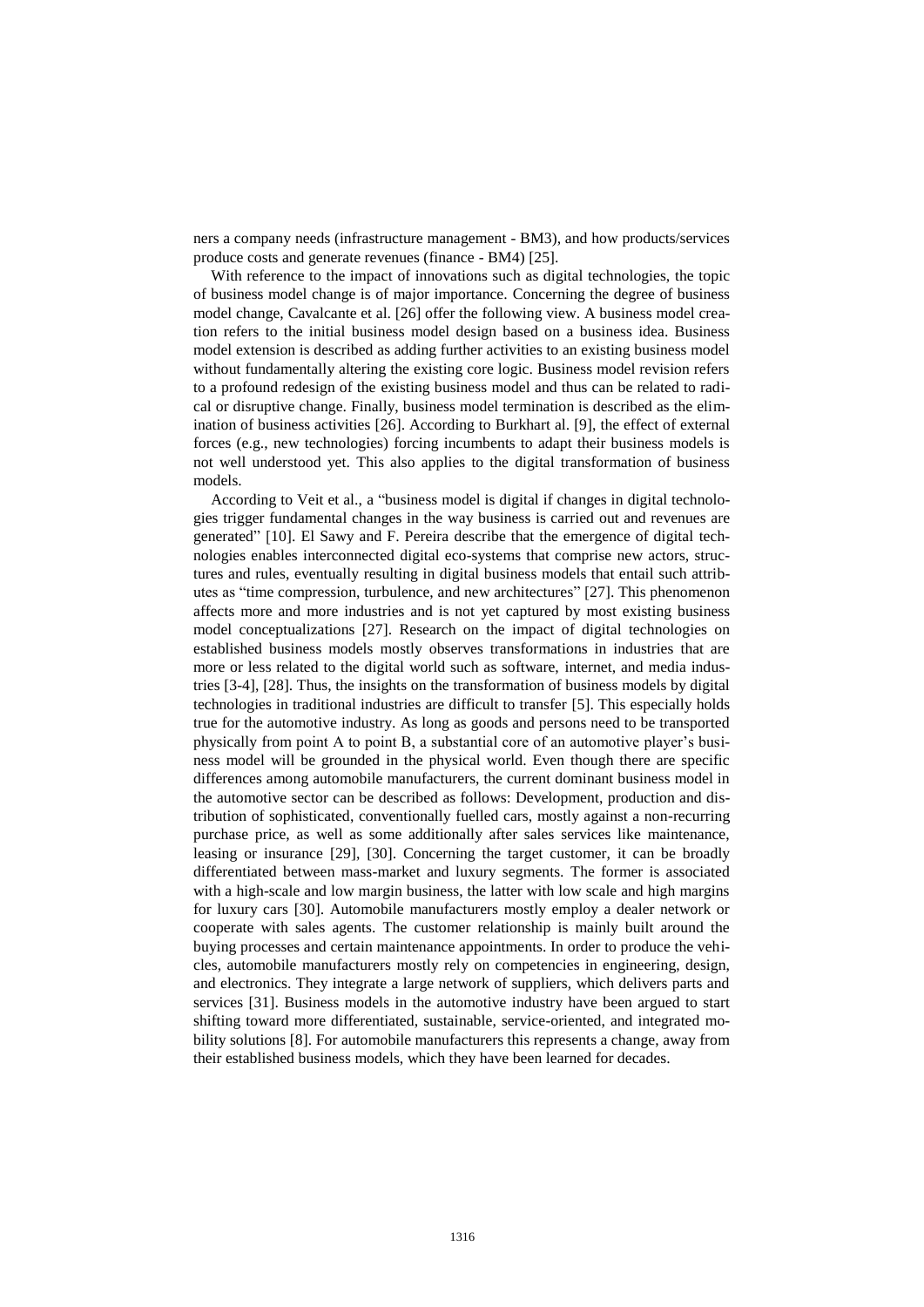# **3 Research Methodology, Sample and Data Analysis**

In this study, we conducted a content analysis of secondary data as a starting point to collect evidence on the phenomenon of digital transformation without being biased by firm specific or individual characteristics that might be the case for case studies or surveys. In deciding to analyze practitioner literature, we followed Bohnsack et al. [32] and conducted a content analysis of two automotive industry trade magazines, i.e., Automotive News and Ward's Auto World, as well as a car magazine, i.e., AutoWeek. These magazines were chosen because they provide insights into the automotive industry and organizational perceptions in relation to technologies and associated business models [32]. Krippendorff [13] defines content analysis as "a research technique for making replicable and valid inferences from texts (or other meaningful matter) to the contexts of their use". With a content analysis of secondary data we aim to understand major trends associated with digital technologies and their impacts on dominant business models of automotive manufacturers in the context of this industry.

To identify relevant articles for our study, a keyword search was performed using search terms referring to the biggest emergent digital technology trends mentioned above (i.e., cloud computing, social media, mobile technology, and big data). To assure a comprehensive coverage of all important articles, we used additional keywords related to these technologies that could lead us to further significant digital technologies in the automotive industry, as well as names of each of these technologies industry leaders. Thus, we applied the following search keywords in our study: "digital technolog\*," "cloud computing," "Amazon," "Microsoft," "social media," "Facebook," "Twitter," "blog\*," "mobile technolog\*," "mobile device\*," "smart phone\*," "tablet\*," "Apple," "Samsung," "big data," "connectivity," "connected car\*," "analytics," "Google," and "IBM." These keywords were applied in the title, abstract, and main text of the magazines' articles. Our search resulted in a total of 1107 articles. We carefully screened the articles' abstracts and texts and selected those that were related to the focus of our study, i.e., articles related to digital technologies related trends and their impact on business models [33]. To check the validity of the content reported in the articles, we searched for press releases or website reports of the respective firms confirming the mentioned aspects. If we could not find this supporting evidence, we dropped the article out of the sample. Our final sample consisted of 180 articles covering a timeframe ranging from 1996 until 2014 and can be divided as follows concerning the four technology trends: cloud computing (13), big data (20), mobile technology (64) and social media (83). We adopted the framework of Krippendorff [13] to content-analyze the identified articles, since his approach is recognized in IS and social science qualitative research [34-35]. Our framework is depicted in Figure 1.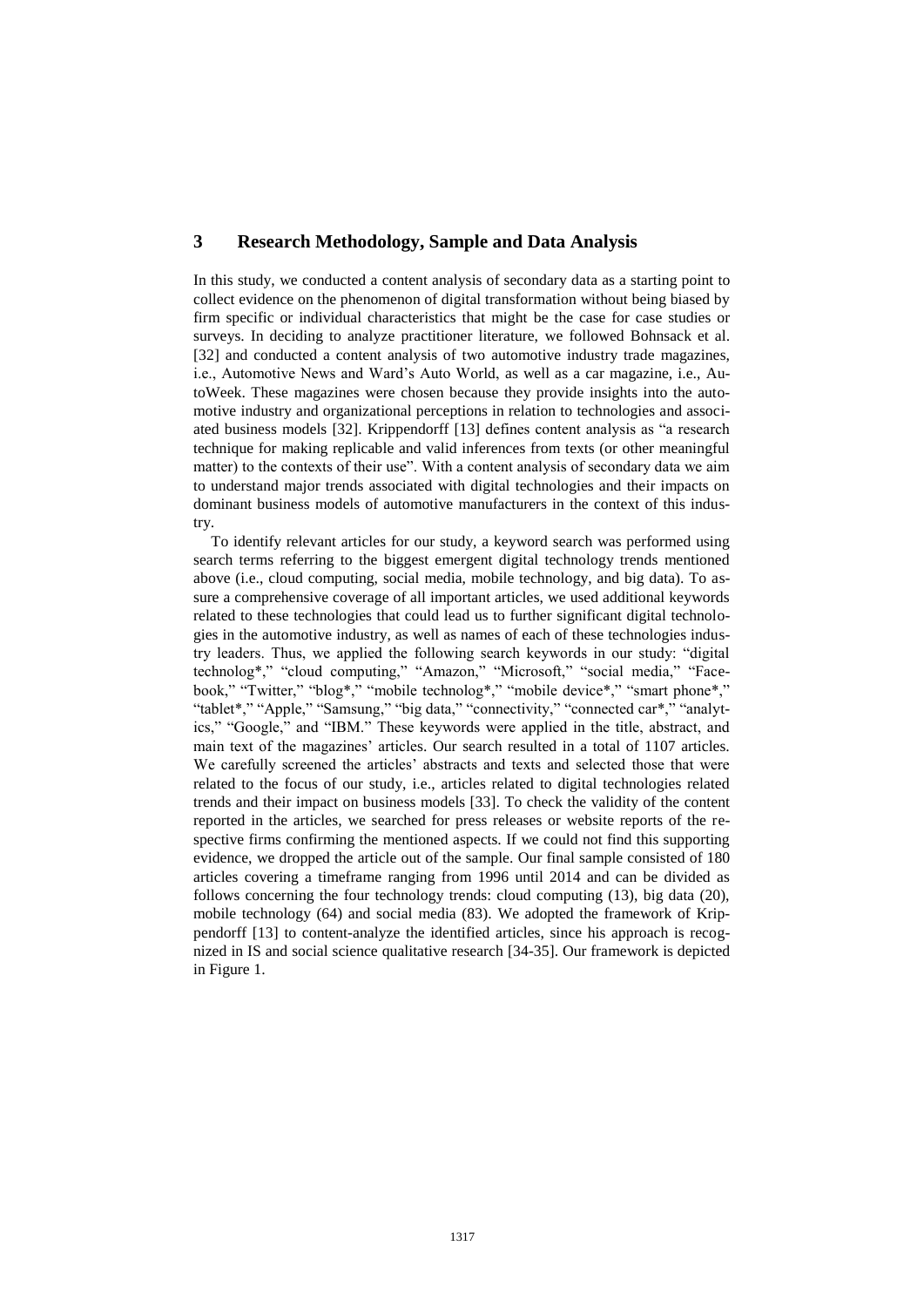

**Fig. 1.** Content Analysis Framework based on Krippendorff (2004)

Following Krippendorff [13], in the first step we unitized the texts' segments that were relevant for our analysis by reading every article and highlighting excerpts in the text every time a digital technology was mentioned. Subsequently, we limited our observations to the segments of text that related the digital technology to a trend in the automotive industry as well as to business model components and the different types of business model changes of automotive manufactures. We first coded emergent data about trends associated with digital technologies in the automotive industry. This coding procedure was thus of explorative nature. Then, we further developed our coding instructions based on the previously described theories of Osterwarlder et al. [25] and Cavalcante et al. [26]. Thereafter, we created manageable representations of data by cross-tabulating the coding intersections between an excerpt referring to a digital technology trend and an excerpt of the coding category business model components (see Table 1). The same procedure was done concerning intersections between a digital technology trend and an excerpt of the category business model change. Finally, the steps inferring and narrating, which represent respectively our data analysis and our interpretation of findings, are illustrated and discussed in the following sections. The articles were analyzed and coded using the qualitative data analysis software NVivo 10. In order to accomplish reliability of our coding, one of the two first authors coded an article and the other one controlled and refined that coding, resulting in intensive discussions over the interpretation of the data.

| Coding category                   | Coding sub-category                                                    | Illustrative example                                                                                                                                                                                                                          |
|-----------------------------------|------------------------------------------------------------------------|-----------------------------------------------------------------------------------------------------------------------------------------------------------------------------------------------------------------------------------------------|
| Digital trends<br>[16]            | Social media; big data;<br>cloud computing;<br>mobile technology       | Social media: "The goal is to turn Ford into a<br>"social business" that rewards its fans and gives<br>them a chance to influence future product."                                                                                            |
| Business model<br>components [25] | Product: customer<br>interface; infrastruc-<br>ture; financial aspects | Product: "Automakers keep pushing the bounda-<br>ries of what's possible. General Motors, for in-<br>stance, is testing an application that will allow<br>drivers to dictate status updates to Facebook."                                     |
| Business model<br>change $[26]$   | Creation; revision;<br>extension; termination                          | Business model extension: "Audi also said that it<br>is ready for LTE, the true 4G network, as soon as<br>it becomes widely available in about two years,<br>which will allow infotainment to flow into your<br>car at unprecedented speeds." |

**Table 1.** Overview of Coding Instructions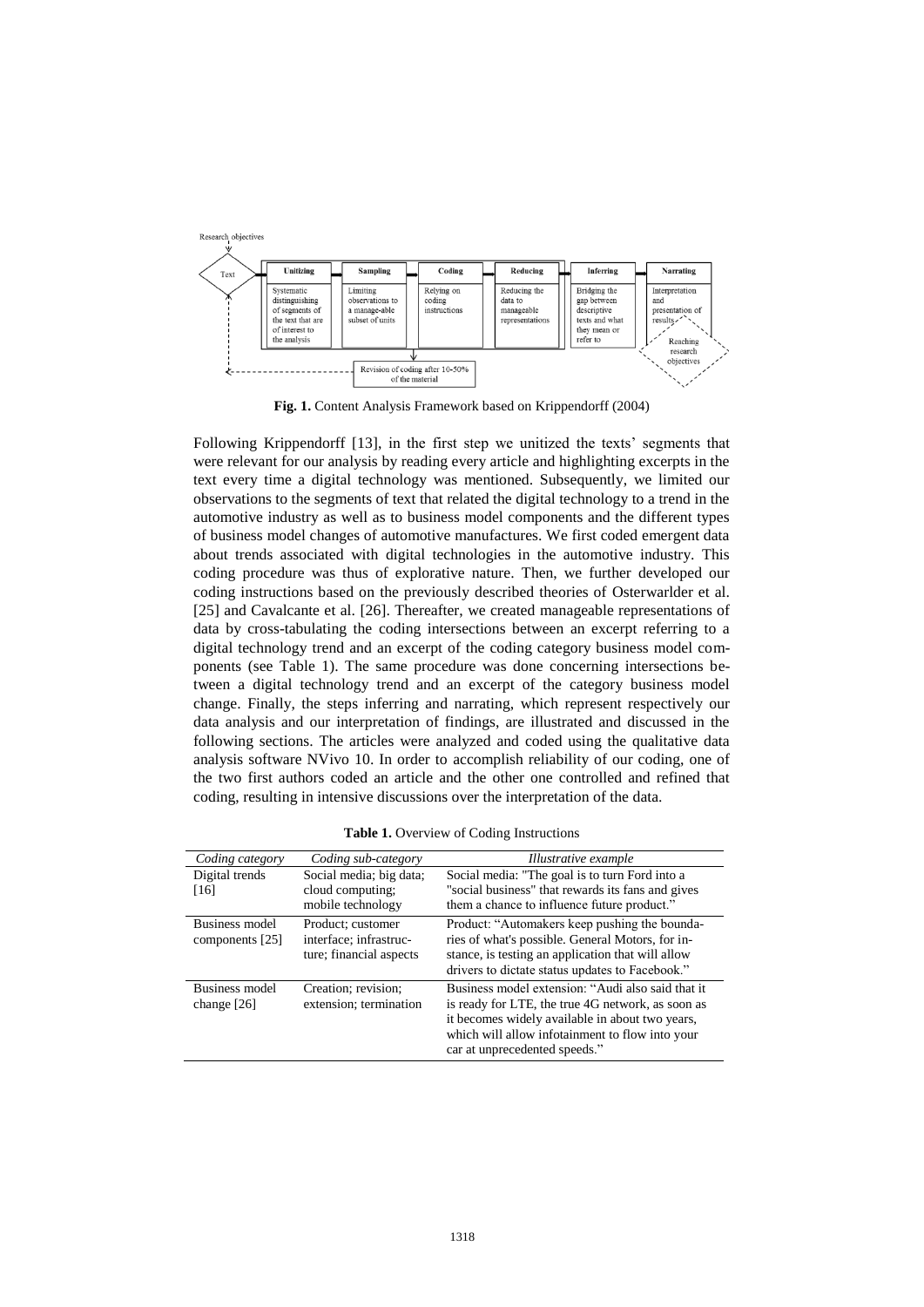# **4 Findings**

In the next sections, we describe how specific digital technology trends affect business model pillars [25] in the automotive industry leading to the different types of business model change [26]. Because these digital technology trends sometimes overlap and have multiple effects, we present them according to the specific phenomenon they enable (i.e., interaction, connectivity, self-driving, mobility services, new driver services, new data services and virtualization).

#### **4.1 Business Model Extension – Digital Enrichment of Established Business Models**

Based on the characteristics of business model extension (see chapter 2.2), in this type of change we categorized the digital technology trends that were used to extend the offering for specific customer segments with minimal changes to the core logic of the dominant business model of automotive manufactures [26].

**Interaction.** Concerning the trend social media, we observed that it mainly concerns changes in customer interfaces (BM2). Social media allows automobile manufactures to respond to the general societal trends of customers wanting to be more informed, participating and thus becoming more empowered [3], [20]. Moreover, the target customer segments are increasingly including an emergent customer group: young and tech-savvy people. This customer segment expects more information, dialogue, and dynamics [3], also when buying a car. This points to changing customer relationships as well as the competencies required to handle them (BM3). Generally, the group of digital natives places more emphasis on the digital aspect of life and is used to having constant access to information as well as receiving immediate responses to their requests.

*'They engage digital media, they consume it on their own terms and timetables, and it's nonlinear: They jump from watching a video to locating a vehicle to building and pricing a car to e-mailing their dealer". (Automotive News, 1/20/2014)*

Automobile manufacturers extend their business models by adding digital interaction with their customers, e.g., in the processes of product design. They need new competencies in order to engage the customer in co-creation processes (BM3). Studies about product co-creation have indicated that by interacting with customers virtually, organizations are able to rapidly sense and respond to changing customer needs, which has become essential for the survival of organizations in the digital age [20]. This represents a specific change for automobile manufacturers, as they were used to leveraging their engineering competences to create a sophisticated physical product, while the customer's role was limited to buying this offering.

**Connectivity**. Concerning the trends of mobile technology and cloud computing, many automobile manufacturers undertake high efforts to ensure the compatibility of mobile devices—most notably smartphones—with the car. Automobile manufacturers can thus offer customers the possibility to access their personal data.

*"Consumers want to get their information and entertainment the same way whether they are in their home, office, or car". (Wards' Auto World, 02/2008)*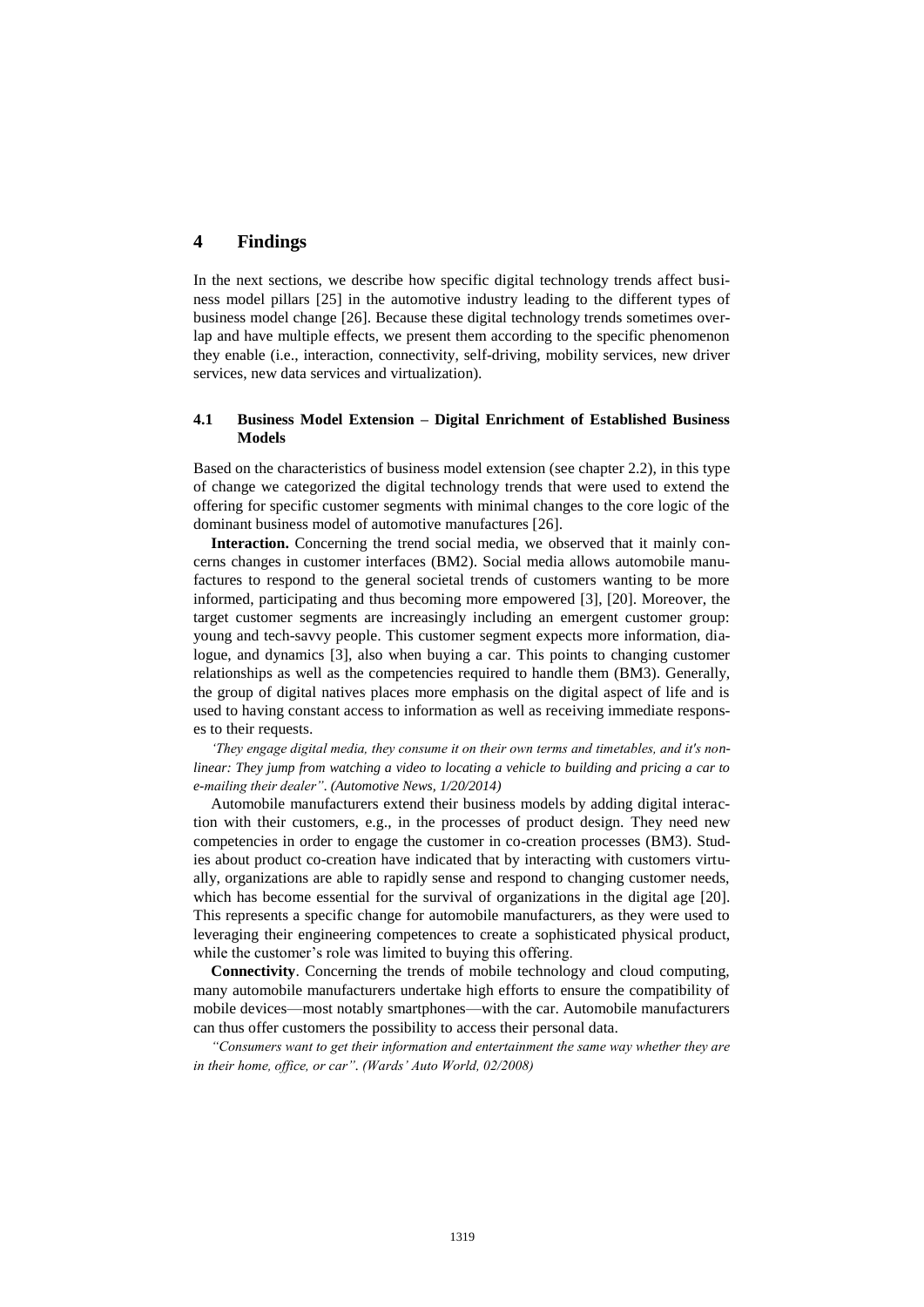This compatibility also enables the customers to stay connected while they are on the road. Thus, extending the value proposition of the vehicle to a certain extent (BM1). Moreover, automobile manufacturers are developing mobile applications that provide further functionalities to customers, such as vehicle status.

*"To assess more distant road conditions - say, a mile or more away - the vehicle's onboard computer would get updates from the cloud through a cell phone link". (Automotive News, 9/23/2013)*

Through these mobile applications in combination with car-connectivity, other fields, aside from the mobility domain, are being explored by automotive manufactures (e.g., service offerings to locate restaurants and make reservations on the road). Some automotive manufacturers are therefore including programming skills to their core competencies, by either developing them inside of their organizations or extending their partner networks (BM3). Consequently, the business model of automobile manufacturers is adapted to the customer's desire for increased connectivity. This adds a digital dimension to the physical driving experience. Furthermore, connectivity allows consumers to reach (and be reached by) other consumers and companies almost anywhere at any time [36]. This presents great opportunities for automobile manufacturers, since they can reach consumers, communicate with them, and better understand or analyze their behavior to develop more individualized offerings [36].

#### **4.2 Business Model Revision – Digitalization of Established Business Models**

Following the description of business model revision (see 2.2), in this type of change we attempted to categorized digital technology trends that might substantially alter the dominant business model of automotive manufacturers [26]. Although most of these technologies are currently still in development, we learned that they have the potential to completely substitute existing business models of automotive manufacturers.

**Self-driving**. The self-driving car is related to digital automation and concerns the processing of a large amount of data, having the road as a data set to be mined [37]. Enabled by on-board Internet, sensor and GPS-technology, self-driving cars represent a changed driving experience, being especially attractive for digital native customers.

*"In a world where Nevada and Florida have already passed laws allowing the licensing of self-driving cars, the rush is on to make the job easier for drivers. For many, the ultimate goal is to take the steering wheel totally out of consumers' hands and eliminate accidents altogether". (Automotive News 08/18/2012)*

Here, the value proposition is substantially changed, as the customer no longer needs to drive the vehicle (BM1). This gives the customer more freedom to use his smartphone, check his emails or use the vehicle infotainment.

*"Eventually, the prospect of sleeping, snacking, entertaining themselves and even working on the way to work could convert many a dedicated driver to self-driving vehicle". (Ward's Auto World, 02/2014)*

Nevertheless, the change in the value architecture of most automobile manufacturers is rather moderate (BM3), as some of the required technologies for self-driving are already embedded in modern cars (e.g., lane assistance, parking pilots). Self-driving establishes a new way of thinking about the car. In former times, the customer experi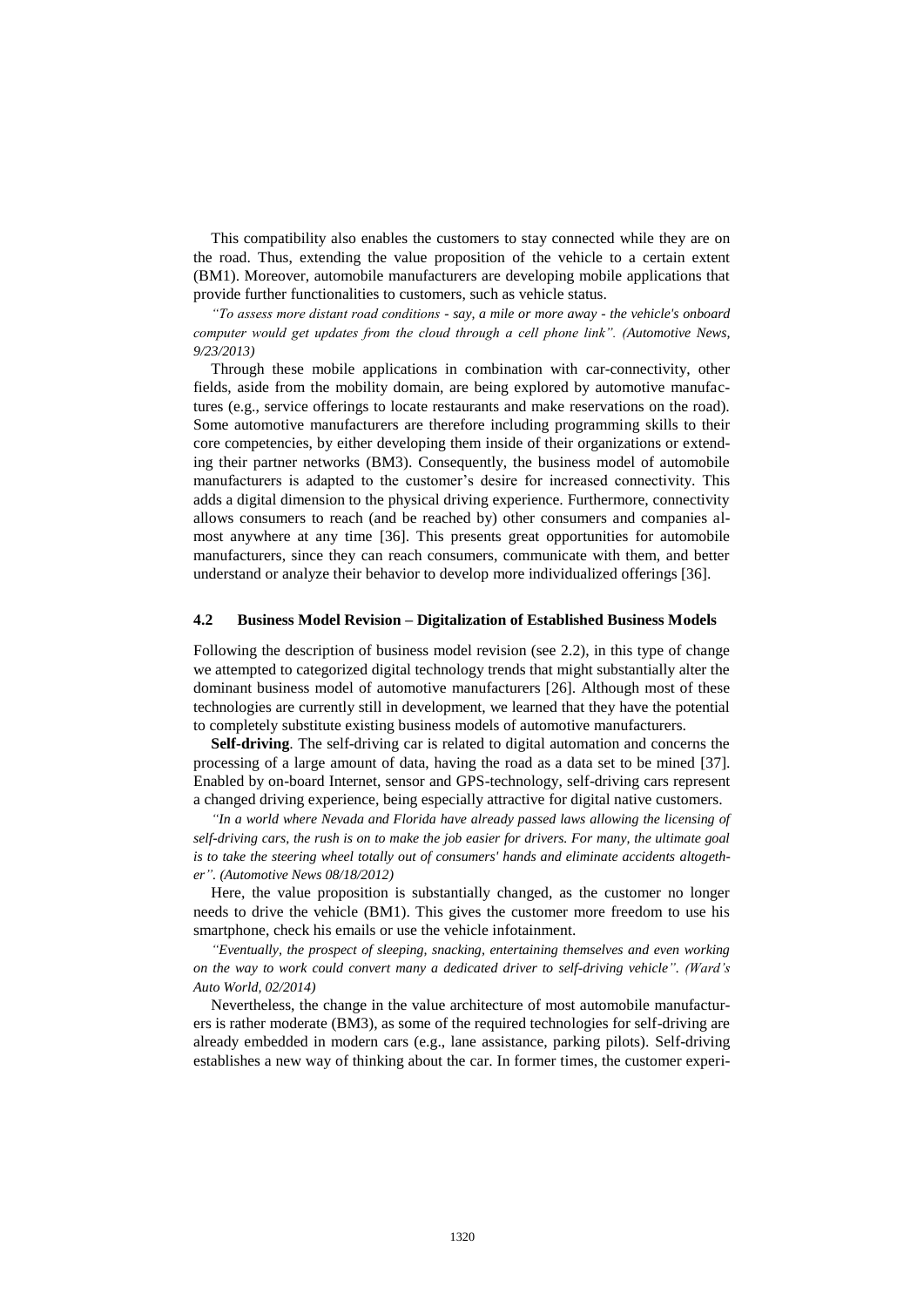ence was almost solely connected with driving the car. Now, the car itself as a physical entity will become less important. The balance between digital and physical will be truly shifting, when drivers become passengers. As a result, some engineering competencies, formerly competitive advantages, will decline in importance.

*"Vehicles then become simple mechanical devices that can be built by just about anyone. The only important parts are the electronics and sensors made by Google and its suppliers". (Ward's Auto World, 12/2012)*

The trend of self-driving reminds us of IT's role of automation [14]. Although automation has been recognized in the auto industry for decades, the application fields are now changing. Formerly, automation in the automotive industry was associated with manufacturing processes in production lines [38]. With self-driving, digitalenabled automation has moved forward in the value chain to actual product use, resulting in increase in performance, convenience and information, enabling organizations to innovate revenue models (BM4), e.g., congestion pricing for parking [21].

**Mobility Services**. Automobile manufacturers have started to offer "carindependent mobility solutions" [38], such as integrated service-based mobility offerings involving several means of transportation. Through mobile devices and GPS technology, multi-modal mobility solutions become more integrated. By such offerings, automobile manufacturers revise their value proposition (BM1), which changes from delivering only a product (the vehicle), towards delivering also a service (mobility). Moreover, the revenue model (BM4) is substantially altered as these services comprise pay-per-use pricing schemes. By offering multi-modal solutions, automobile manufacturers need further to extend their partner networks towards public transport providers (BM3). The relationship to the customer is altered as there is no longer a 1:1 relationship between vehicle and customer (BM2). In service business models, the concept of ownership is revised, leading to an n:n type of relationship. Because of the societal mega-trend of urbanization and related phenomena (e.g., congestion, limited parking space) owning a vehicle in cities is becoming increasingly associated with inconvenience and limited personal freedom, and less associated with a status symbol. In this regard, some automotive manufactures are also offering carsharing as a mobility service.

*"German archrivals Daimler AG and BMW AG have launched sharing programs. The automakers say the move was prompted by changing attitudes about car ownership, especially among young buyers, and increased urban congestion. … Vehicles can be reserved on the Internet or by using an iPhone with an application that shows where available cars are parked". (Automotive News, 12/20/2010)*

The mobile device is thus becoming key for the customer's physical mobility experience, for example by directing him to the nearest transportation possibility or, making reservations and payments. For automobile manufacturers, this represents a drastic shift from a transactional product-oriented system towards pay-per use business models. This could be a shift in what is considered fundamental to being competitive within the automotive industry [39]. As in integrated mobility services they need to rely more on external service providers from other mobility sectors or IT-firms that offer apps for mobility planning, the strategy of the firms changes towards an building open eco-systems and multi-sided business models with network partners [7].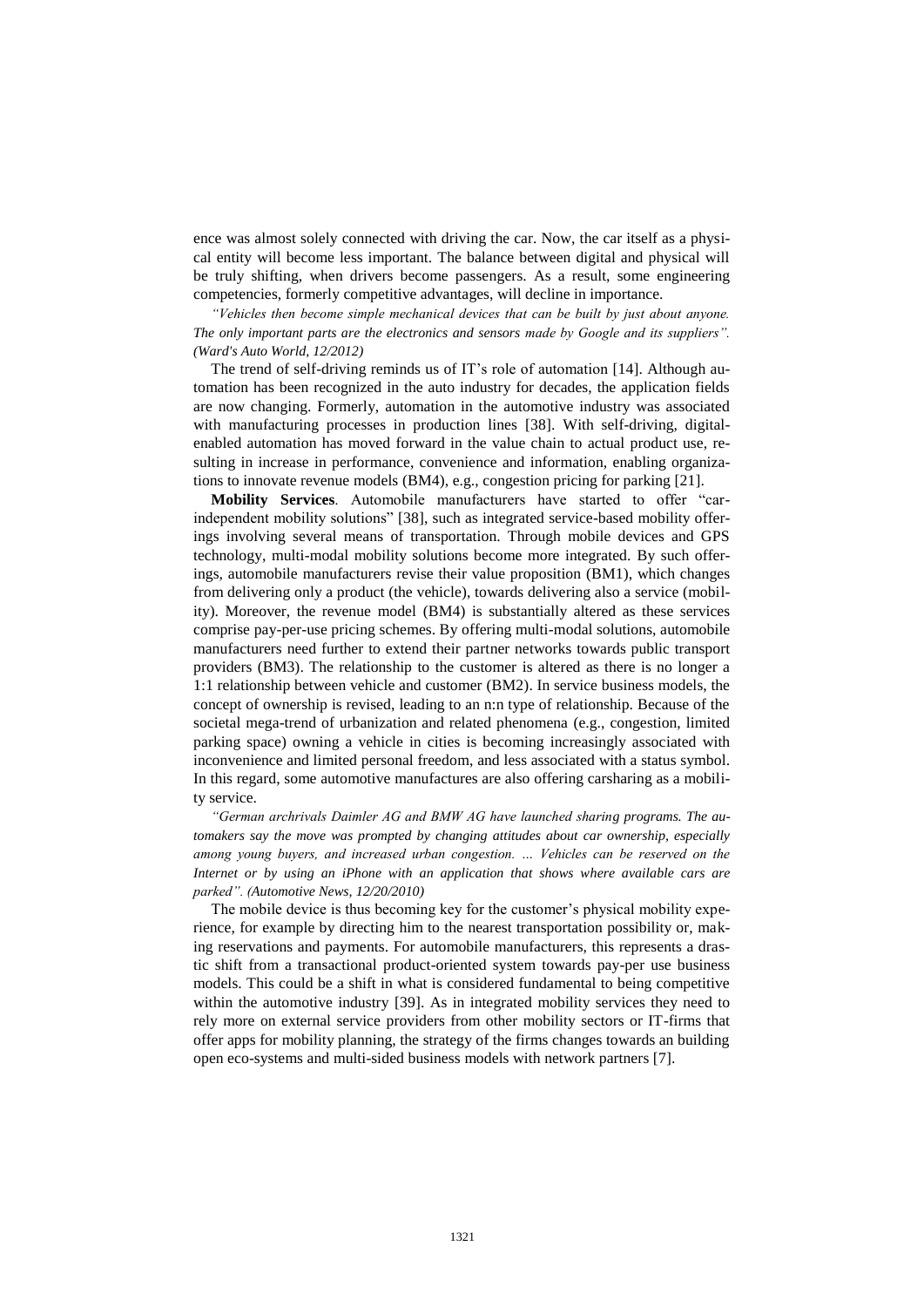#### **4.3 Business Model Creation – New Digital Business Models**

Based on the characteristics of business model creation (see chapter 2.2), in this type of change we classified digital technologies trends that were used for creating new automotive business models [26]. In this case, digital technology trends are not used for extending or substituting dominant business models, but instead they support creating separate, stand-alone models.

**New Driver-Services**. The connectivity of the vehicle with smartphones and the Internet has given rise to product-related service [40] innovations.

*"OnStar's model is to continue offering hands- free technologies that promote safe driving, such as real-time navigation services that take into account traffic patterns, based on the 5,5 million subscribers using OnStar." (Automotive News, 12/20/2010)*

Product-related service offerings are primarily subscription based, thus they create a new forms of revenue (BM4). There is a wide array of services offered, such as preconditioning of the vehicle, vehicle diagnostics or automatic emergency calls (BM1). As most of these product-related services are accessed by mobile devices, automobile manufacturers need further competencies in programming apps (BM3). Moreover, as these services produce data that needs to be stored in the cloud and that could be analyzed for other business purposes (such as optimization of vehicle diagnosis processes), automobile manufacturers must expand their IT-resources and infrastructures (BM3). Through these new business models, automobile manufacturers are enabled to find new revenue sources from the increased connectivity of the vehicles they sell [41]. They thus enter the digital world by offering product-related digital services themselves.

**New Data-Services**. Through the increased penetration of digital technologies in the vehicle [13] substantial amounts of data are generated (e.g., about mobility behaviors or vehicle usage). This data is of explicit value for automobile manufacturers, as it helps them optimizing their products or production processes. Moreover, this data could be source of new types of data services that automotive manufacturers could provide to different types of customers (BM2). For example, data about mobility behaviors could be offered to local governments interested in optimizing traffic planning.

*"Vehicle data will generate \$700 to \$800 per vehicle in savings for automakers, vehicle owners, service providers and local governments". (Ward's Auto World, 06/2010)*

New data business models are being created increasingly, representing completely new value architecture and value capture concepts. Here, the physical mobility process is used as an input (BM3), while the data that it produces is the output (BM1). This shifts perception of the physical vehicle from being the focal aspect to being a device to create value in the digital world.

#### **4.4 Business Model Termination – Eliminated Physical (Parts of) Business Models**

Digital technologies in certain areas increasingly drive the substitution of prior physical activities. Following the description of business model termination (see chapter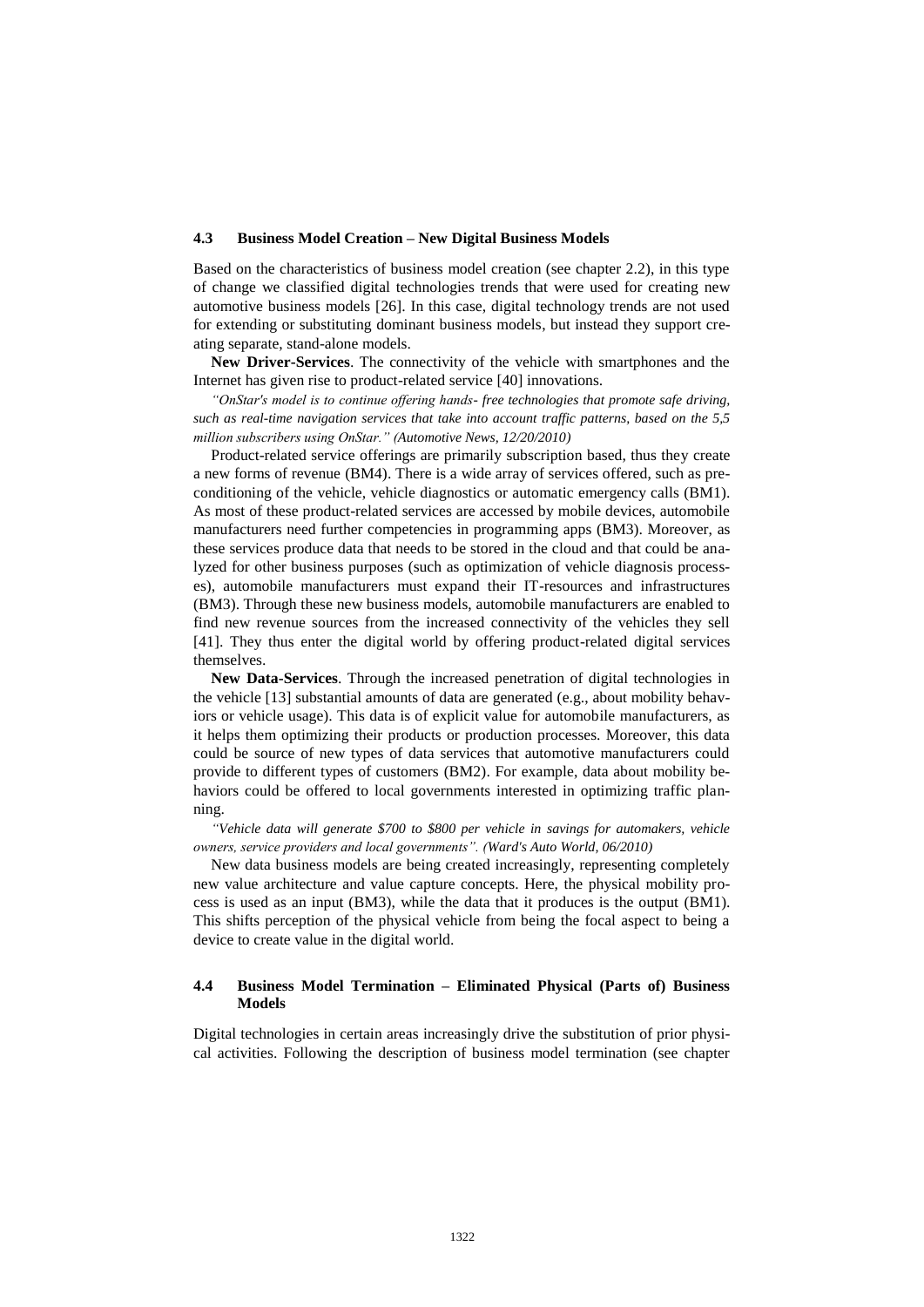2.2), in this type of change we categorized digital technology trends that eliminated prior physical processes to some extent [26].

**Virtualization**. Processes before and after the vehicle production are being increasingly changed by digital technologies (BM3). In the design phase, both prototypes of new car models and production lines can be built virtually by drawing on the increased computing possibilities, thus decreasing planning times and costs.

*"DaimlerChrysler AG said digital technology shaved six months off the construction time of its Jeep plant in Toledo, Ohio. The automaker said that by 2005 every DaimlerChrysler production plant will be planned, built, launched and operated first using full simulation". (Automotive News, 10/11/2004)*

After production, virtualization is also important in the sales process (BM2). Automobile manufacturers provide virtual showrooms or even allow potential buyers to test the vehicles virtually in video games.

*"Ford is giving Sony PlayStation3 users a look at its Edge and Fiesta in an online virtual showroom on the PlayStation Network". (Automotive News, 6/27/2011)*

It is not the value proposition, but rather the infrastructure management (BM3) and the customer interface that change substantially (BM2). When virtual realities are used, competencies and cost structures are also altered. For automobile manufacturers, vehicle design and production were core processes associated with their engineering competencies for decades. Now, digital competencies have started replacing them.

Summing up, our findings have shown which specific business model components are affected by new digital technologies and how these components change over time. Furthermore, when analyzing our longitudinal data set, we found that digital technologies drive all four of the types of business model change named by Cavalcante et al. [26]. The following figure conceptually depicts this evolvement towards digitalization of automotive manufacturers' business models.



**Fig. 2.** Development Path of Business Model Changes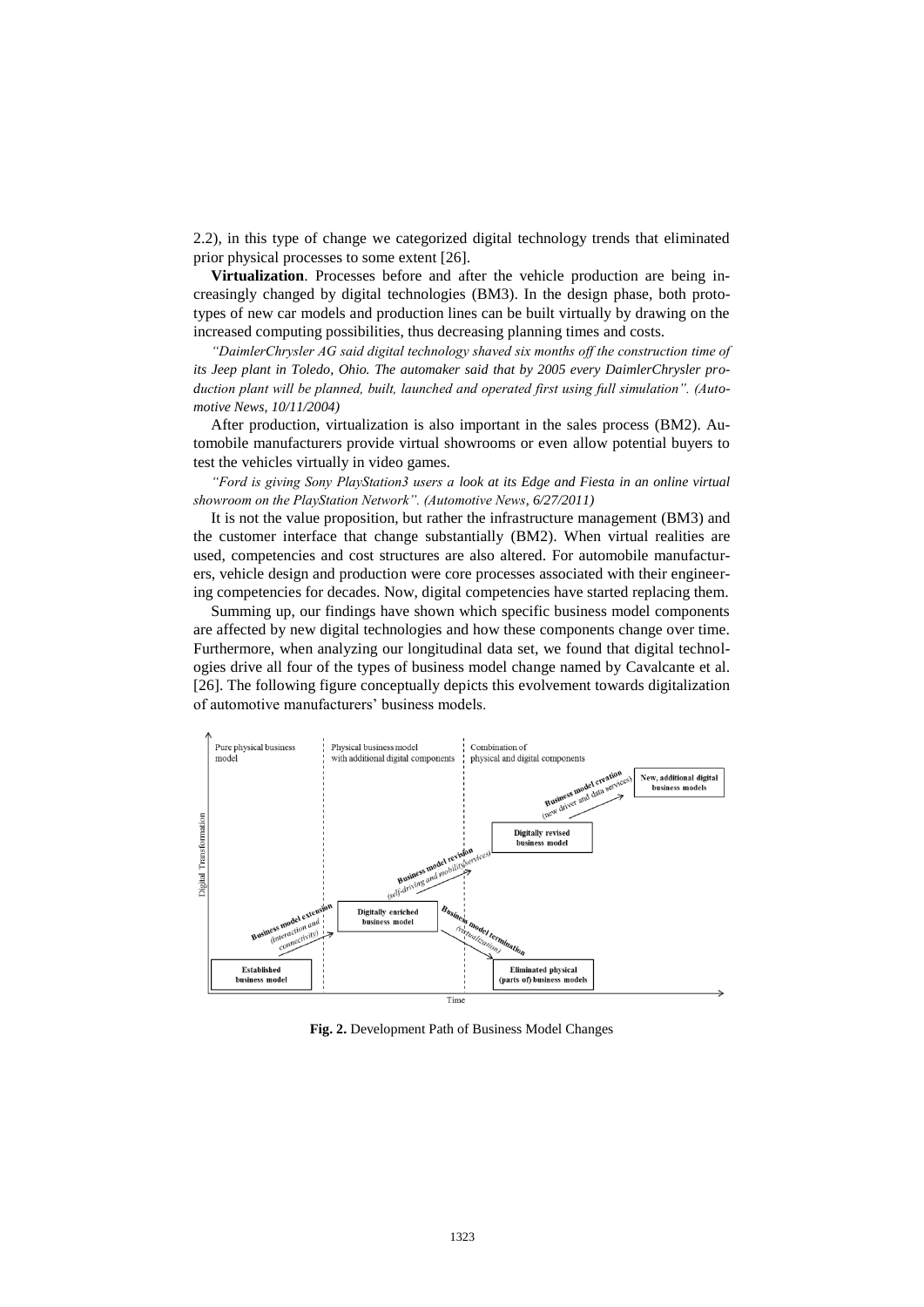# **5 Discussion**

Through the different types of business model changes described in the previous chapter, automobile manufacturers react to the increasing diffusion of digital technologies, and, thus, contribute with varying intensity to building a digital layer upon the physical mobility infrastructure. By interacting with customers through social media and ensuring their connectivity while they are in the vehicle, automobile manufacturers take account of the increasing desire of customers to be 'always on' as well as their changing demands towards increased informedness and experience [3], [42]. However, with these digital initiatives automobile manufacturers do not fundamentally change their established business model but expand it by adding specific digital aspects and making it compatible to the digital world. In a greater level of change, automobile manufacturers use digital technologies to respond to the increasing change in customers' digital lifestyle. Through our findings, we could observe that the vehicle itself may change its role from a status symbol to a device for digital experiences [39], [43]. Drawing on the digital trends of big data, cloud services and mobile technology, automobile manufacturers are enabled with new possibilities to offer mobility solutions that do not require a vehicle at all. These revised business models comprise mobility offerings that can be accessed over the digital layer or, as in the case of selfdriving, are controlled by such layer. Digital technologies open up the potential of new types of business models based on mobility data, either by targeting at the driver or at new possible customers, such as local governments [39]. Here, the physical process of driving is only used to generate the core (data) offering, which is completely digital [44]. We understand the transformation process in automotive industry as presenting a technical and a societal side. On the former, it concerns advances in the digital technologies themselves, for example increasing computation power, miniaturization, and ubiquitous broadband internet access [45]. This emphasizes the importance of digital in all aspects of life, including mobility [15]. Intertwined with the technological possibilities is society's changing expectation both about what mobility is as well as regarding the role of digital technologies in their lives. We found that especially the digital natives consider certain factors more relevant than other generations do when evaluating a car [42]. It appears that preferences are shifting from the sheer feeling of driving or technical performance measures towards aspects such as connectivity, information or entertainment. Together with these societal trends, our findings have shown that digital technologies drive the industries' transformation from goods-dominant- towards a service-dominant logic [46]. Along with this transformation comes a changed role of the customer towards a co-creator of value, which cannot be captured in established business model designs [47]. The customer relationship is thus getting more demanding for automobile manufacturers as customers want to be more than just buyers. Eventually, our study shows an enormous shift in the role of IS in the automotive sector. While they have been an engine for industry transformation ever since [39], prior applications were more or less focusing the back-end of automobile production. In contrast to this, with the rise of digital technologies, as we have shown, all business model pillars including also the relationships with customers and the value propositions of business models are penetrated with IS.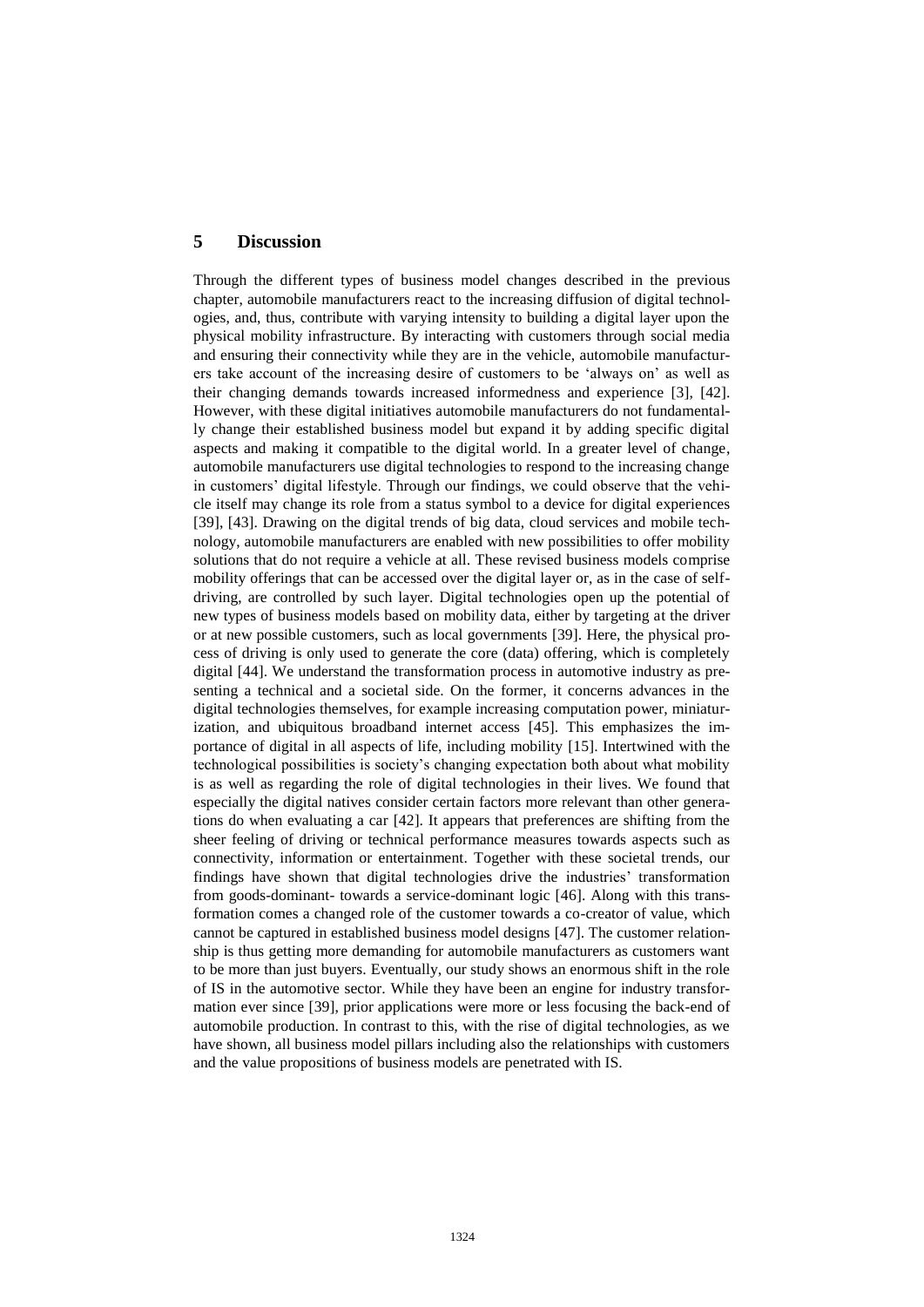# **6 Limitations and Future Research**

As we rely on secondary data from practitioner literature, the validity of the data can be questioned to a certain degree as they also comprise opinions, assumptions or statements that may be biased for various reasons. Nevertheless, as the topic of our study is a relatively new phenomenon, related scientific literature in high quality outlets is scarce. However, we have tried to counteract the validity aspects by drawing on three internationally accepted industry magazines and a long time scale. The selected sources can be attributed as being more responsive to recent developments and thus provide important insights on emergent phenomena as a starting point for further research [32]. By drawing on the concept of digital transformation, business models and business model change, we rely on theoretical constructs that are yet in a premature stage and surely need to be further testing and elaboration. Nevertheless, with our exploratory approach, we hope to contribute to this very fact, provide a first step and trigger further research. Therefore, basing the examination proposed in our study upon in-depth cases and expert's experiences would be recommendable.

# **7 Conclusion**

In this study, using a substantial secondary data analysis, we shed light on the nature of digital transformation in the automotive industry, an industry that has a strong grounding in the physical world. To the best of our knowledge our study entails novelty in that it explores how digital transformation plays out and manifests itself in a primarily physical industry. We employed the business model concept, including its components and change over time, as theoretical lens to examine the digital transformation of the automotive industry at the strategic business level. Our findings point to the ongoing transition toward a digitalized world, which impacts primarily physical industries too. With our analysis and discussion, we contribute to business model and IS research by examining the impacts of digital technology trends on business models, as well as by proposing a development path to explain how such changes occur. Thus, we seek to offer a foundation and important first step for developing a comprehensive understanding of the nature of digital transformation in the automotive industry.

### **References**

- 1. Huang, C.Y.: File Sharing as a Form of Music Consumption. International Journal of Electronic Commerce 9(4), 37-55 (2005)
- 2. Lucas, H.C., Goh, J.M.: Disruptive Technology: How Kodak Missed the Digital Photography Revolution. Journal of Strategic Information Systems 18(1), 46-55 (2009)
- 3. Lucas, H.C., Agarwal, R., Clemons, E.K., El Sawy, O.A., Weber, B.: Impactful Research on Transformational Information Technology: An Opportunity to Inform New Audiences. MISQ 37(2), 371-382 (2013)
- 4. Pagani, M.: Digital Business Strategy and Value Creation: Framing the Dynamic Cycle of Control Points. MISQ 37(2), 617-632 (2013)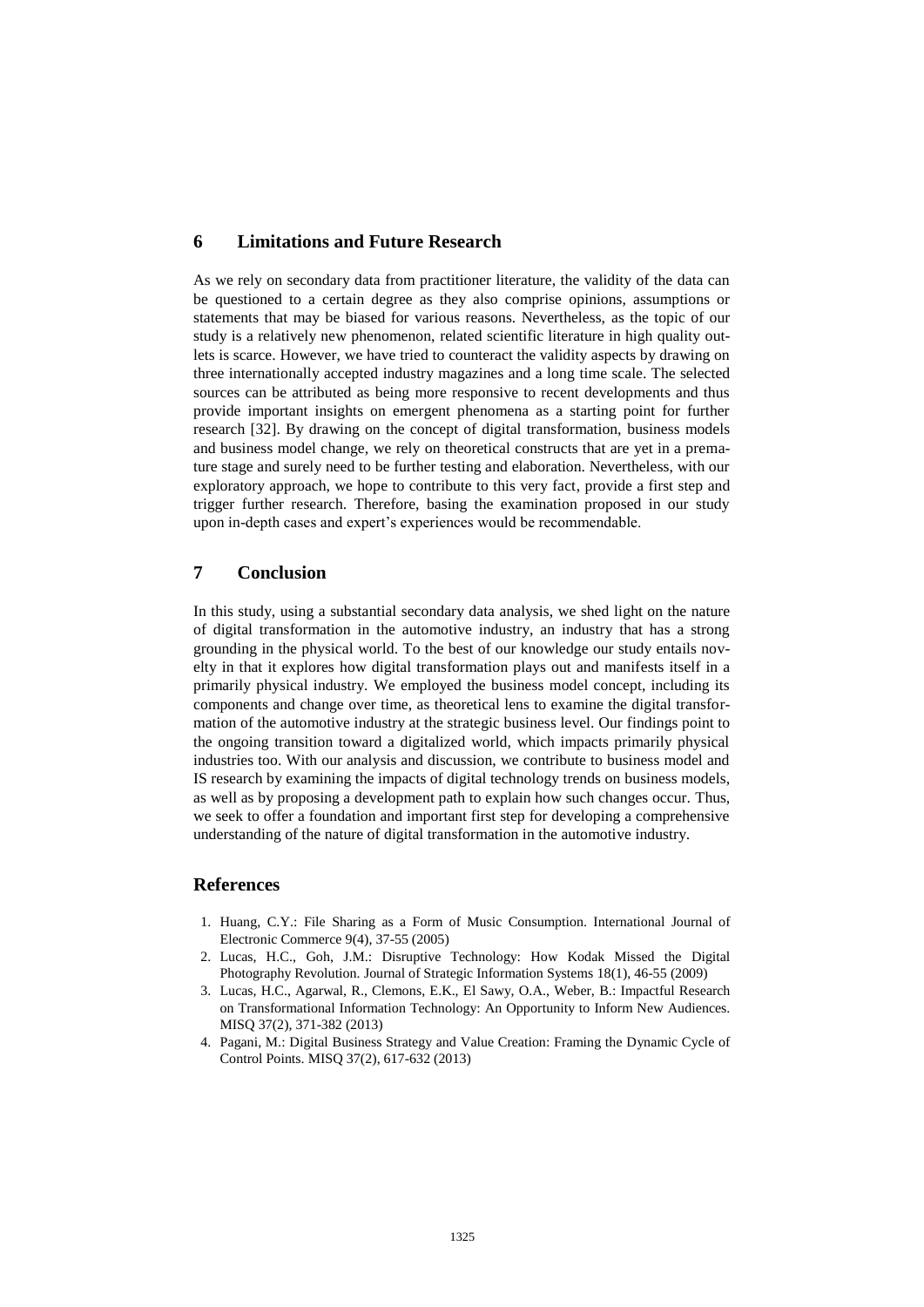- 5. Yoo, Y.J., Henfridsson, O., Lyytinen, K.: The New Organizing Logic of Digital Innovation: An Agenda for Information Systems Research. Information Systems Research 21(4), 724-735 (2010)
- 6. Berman, S.J., Bell, R.: Digital Transformation: Creating New Business Models Where Digital Meets Physical. IBM Institute for Business Value, 1-17 (2011)
- 7. Bernhart, W., Schlick, T., Escobar, J. S.: The Connected Vehicle Ecosystem: the Race for the Future Profit Pools is on. Automotive Insights. Roland Berger Strategy Consultants, 14-19 (2012)
- 8. KPMG: Kpmg´S Global Automotive Executive Survey 2014. 130811. KPMG International (2014)
- 9. Burkhart, T., Krumeich, J., Werth, D., Loos, P.: Analyzing the Business Model Concept a Comprehensive Classification of Literature. In: ICIS Proceedings, Shanghai (2011)
- 10. Veit, D., Clemons, E., Benlian, A., Buxmann, P., Hess, T., Spann, M., Kundisch, D., Leimeister, J.M., Loos, P.: Business Models - An Information Systems Research Agenda. Business & Information Systems Engineering 6(1), 45-53 (2014)
- 11. Maxton, G. P. und Wormald, J.: Time for a model change. Re-engineering the global automotive industry, Cambridge/ Mass (2004)
- 12. Rishi, S., Stanley, B., Gyimesi, K.: Automotive 2020: Clarity Beyond the Chaos. IBM Institute for Business Value, 1-16 (2012)
- 13. Krippendorff, K.: Content Analysis an Introduction to Its Methodology. SAGE Publications, (2. ed.), Thousand Oaks et al. (2004)
- 14. Dehning, B., Richardson, V.J., Zmud, R.W.: The Value Relevance of Announcements of Transformational Information Technology Investments. MISQ 27(4), 637-656 (2003)
- 15. Yoo, Y.: Computing in Everyday Life: A Call for Research on Experiential Computing. MISQ 34(2), 213-231 (2010)
- 16. Streibich, K.: The Digital Enterprise The Moves and Motives of the Digital Leaders, (1. ed). Software A.G., Darmstadt, (2013)
- 17. Bharadwaj, A., El Sawy, O.A., Pavlou, P.A., Venkatraman, N.: Digital Business Strategy: Toward a Next Generation of Insights. MISQ 37(2), 471-482 (2013)
- 18. Setia, P., Venkatesh, V., Joglekar, S.: Leveraging Digital Technologies: How Information Quality Leads to Localized Capabilities and Customer Service Performance. MISQ 37(2), 565-590 (2013)
- 19. Fitzgerald, M., Kruschwitz, N., Bonnet, D., Welch, M.: Embracing Digital Technology. MIT Sloan Management Review, 1-12 (2013)
- 20. Füller, J., Mühlbacher, H., Matzler, K., Jawecki, G.:Consumer Empowerment through Internet-based Co-Creation. J. of Management Information Systems 26(3), 71-102 (2010)
- 21. McDonald, M. P., Russel-Jones, A.: The Digital Edge Exploiting Information and Technology for Business Advantage. Gartner eBook (2012)
- 22. Desyllas, P., Sako, M.: Profiting from Business Model Innovation: Evidence from Pay-as-You-Drive Auto Insurance. Research Policy 42(1), 101-116 (2013)
- 23. Zott, C., Amit, R.: The Fit between Product Market Strategy and Business Model: Implications for Firm Performance. Strategic Management Journal 29(1), 1-26 (2008)
- 24. Hedman, J., Kalling, T.: The Business Model Concept: Theoretical Underpinnings and Empirical Illustrations. European Journal of Information Systems 12(1), 49 (2003)
- 25. Osterwalder, A.: The Business Model Ontology a proposition in a design science approach. Dissertation, University of Lausanne, Switzerland: 173 (2004)
- 26. Cavalcante, S., Kesting, P., Ulhoi, J.: Business Model Dynamics and Innovation: (Re)Establishing the Missing Linkages. Management Decision 49(7-8), 1327-1342 (2011)